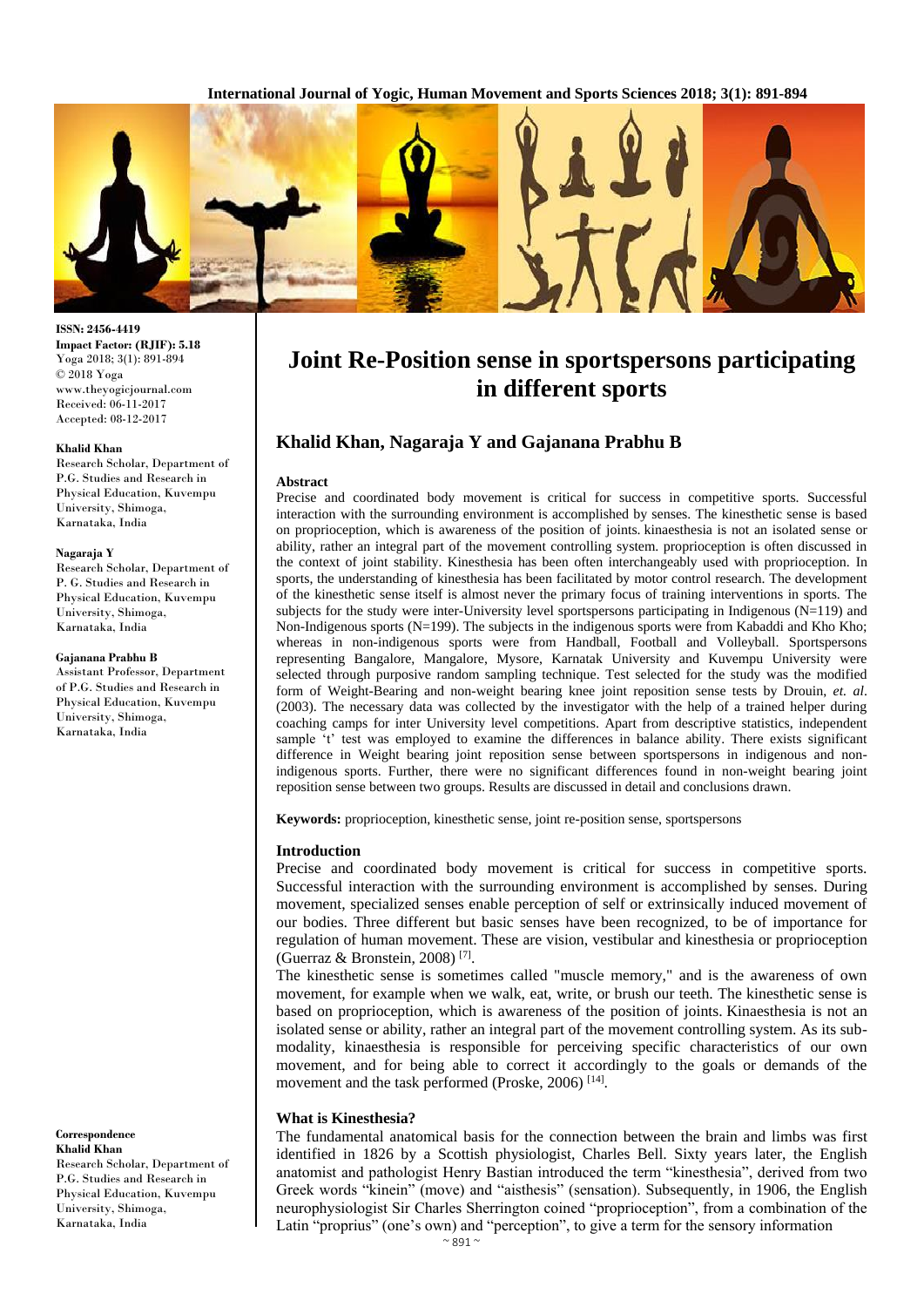derived from (neural) receptors embedded in joints, muscles and tendons that enable a person to know where parts of the body are located at any time. He referred to proprioception as "the perception of joint and body movement as well as position of the body, or body segments, in space" (Sherrington, 1906)<sup>[19]</sup>.

In research, as well as in sports and rehabilitation literature, different terms such as proprioception, sensory-motor function, balance and kinesthesia are often interchangeably used. Usually the same subject of interest is discussed but from various perspectives. Today proprioception is often discussed in the context of joint stability. Kinesthesia has been often interchangeably used with proprioception. Lephart *et. al*. (2000) [11] described kinesthesia as a sub-modality of proprioception, which is associated with the sensation of joint movement that can be either active or passive. Schmidt and Wrisberg (2008) <sup>[18]</sup> in their textbook Motor Learning and Performance, distinguish between kinesthesia as the sensation of gross body orientation and proprioception as the sense of limb positions. All definitions agree in the point that kinesthesia is a sense of body and limb movement that can be consciously perceived.

## **Kinesthetic sense in sports settings**

A fundamental shift in the research field of human movement control has occurred in recent decades, largely due to a growing understanding of the role that sensory information plays in neuroplasticity through use dependent mechanisms (Goble, 2010)  $[6]$ . In sports, the understanding of kinesthesia has been facilitated by motor control research. The development of the kinesthetic sense itself is almost never the primary focus of training interventions in sports. Its improvement usually happens in parallel to other functional and structural changes which are the primary aim of a certain type of training. Kinesthesia has been correlated to sports injury prevention and rehabilitation, and is proposed to be an important factor in re-establishing proper motor control after injury (Riemann & Lephart, 2002)  $[16]$ . The essence of kinesthesia is the corporal self-awareness and is of most importance in sports performance, injury prevention and rehabilitation.

Novice athletes rely on their kinesthetic sense for the correct execution of the new movement they are learning. Experienced athletes rely on their kinesthetic sense to influence otherwise automatic movement, and to correct it accordingly to the environmental and internal task demands to achieve superior skill. Kinesthesia is an important tool used by the motor control system, enabling improvements in movement skills and building correct movement patterns that are the resulting outcomes carried out almost automatically. Affected kinesthesia has been shown to be an important sports injury predisposing factor. Further, measures of kinesthesia in functional movements enable us to understand the effects of practice and other intrinsic factors, such as fatigue (Rosker and Sarabon, 2010)<sup>[17]</sup>.

The purpose of the present study was to assess the weight bearing and non-weight bearing joint re-position sense of inter University level sportspersons participating in indigenous and non-indigenous sports.

# **Methodology**

The subjects for the study were inter-University level sportspersons participating in Indigenous (N=119) and Non-Indigenous sports  $(N=199)$ . The subjects in the indigenous

sports were from Kabaddi and Kho Kho; whereas in nonindigenous sports were from Handball, Football and Volleyball. Sportspersons representing Bangalore, Mangalore, Mysore, Karnatak University and Kuvempu University were selected through purposive random sampling technique.

**Joint re-position sense measurements:** Measures of position sense have been most frequently used as a kinesthetic sense assessment tool. They have been proven useful in studying effects of fatigue (Carpenter, Blasier, & Pellizzon, 1998)<sup>[3]</sup>, aging (Ribeiro *et. al*., 2007) [15], limb dominance (Sigmundsson *et. al*., 2000) [20], training effects (Hupperets, Verhagen, & van Mechelen, 2009) [9], pathology (Chung *et. al*., 2006; and de Noronha *et. al*., 2006) [4, 5] , and other factors/conditions which modulate kinesthetic sensation. Most common protocol used in active joint repositioning methods includes repositioning of a limb into a reference position (Niessen *et. al.*, 2009)<sup>[12]</sup>. Measurements usually start with positioning the measured limb in a specific position. The subject is asked to try to remember the position of the limb/joint. Then the limb is passively returned into the starting position. After familiarizing the subject with the reference position, he is asked to move the limb into the most appropriate place to match the reference position. The difference between the two represents the measure of active joint position sense.

Test selected for the study was the modified form of Weight-Bearing and non-weight bearing knee joint reposition sense tests by Drouin, et. al. (2003). In original test, knee joint reposition sense was tested under two conditions: weightbearing and non-weight-bearing. The order of test condition was assigned for each subject in a counterbalanced fashion. Each subject was measured for the amount of anterior tibial displacement in the knee by a goniometer.

# **Modified weight bearing joint reposition sense test**

A calibrated goniometer was attached to each subject's knee on an imaginary line connecting the greater trochanter and the lateral malleolus with double- sided tape and non-adhesive elastic wrap. While the subject was standing in a comfortable stance with feet shoulder-width apart and looking straight ahead, the goniometer was zeroed. This point represented anatomical zero for measurement of all knee-joint angles during all joint reposition sense testing.

The weight-bearing condition measured participants' ability to actively reproduce a target angle of 60°. While in single-leg stance on a 6-in-high box, each subject was instructed to slowly squat. The researcher instructed the subject to stop and pause for 15 seconds when the knee-joint angle measured 60°. Next, the subject returned to a standing position and waited for 15 seconds. The subject was then instructed to reproduce the target angle for that trial as accurately as possible. Each subject maintained balance by leaning backward against the wall. The non-testing leg remained fully extended and nonweight-bearing off the edge of the box during the entire test. Between trials, each subject walked 20 ft to eliminate any proprioceptive memory of the test.

# **Modified non-weight bearing joint reposition sense test**

To assess joint reposition sense in the non-weight-bearing condition, each subject was seated on a chair reclined to 55°. The joint line of the dominant leg was aligned 10 cm from the edge of the seat. While seated with the test leg fully extended, the subject was instructed to slowly flex the knee. The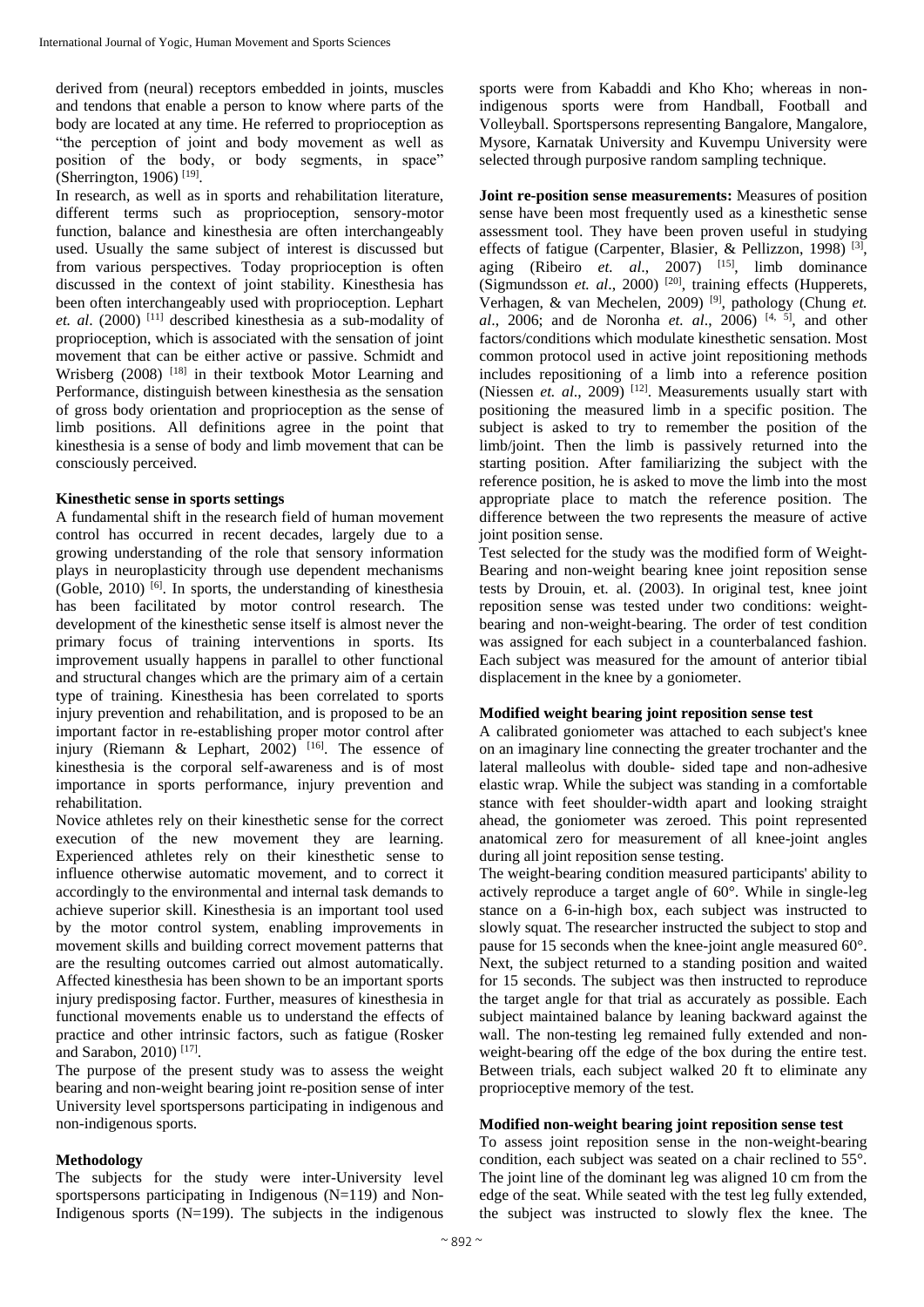International Journal of Yogic, Human Movement and Sports Sciences

researcher instructed the participant to stop when the kneejoint angle measured 60° and to hold the position for 15 seconds. The subject then returned the test leg to the fully extended position and paused for 15 seconds. Next, the subject was instructed to reproduce the target angle of that trial as accurately as possible. Between trials the subject performed 5 repetitions of knee flexion and extension to eliminate any proprioceptive memory.

The necessary data was collected by the investigator with the help of a trained helper during coaching camps for inter University level competitions. Apart from descriptive statistics, independent sample 't' test was employed to examine the differences in balance ability.

# **Findings**

Descriptive analysis of raw data on Weight bearing and Nonweight bearing joint reposition sense measured through difference between target and achieved knee joint angles was carried out. The results are provided in table 1.

|                                           | Mean<br><b>Groups</b> |  | <b>Std. Deviation</b> |      |
|-------------------------------------------|-----------------------|--|-----------------------|------|
| Weight bearing joint reposition sense     | Indigenous sports     |  | 119 62.82             | 5.67 |
|                                           | Non indigenous sports |  | 199 60.81             | 5.90 |
| Non-weight bearing joint reposition sense | Indigenous sports     |  | 119 63.39             | 5.20 |
|                                           | Non indigenous sports |  | 199 62.40             | 4.99 |

The results in table 1 makes it clear that the scores on joint reposition sense are normally distributed and homogeneity is acceptable. The results on 't' test for independent variables was employed and the results are provided in table 2.

**Table 2**

|                                           |           |     |         | df   Sig. (2-tailed)   Mean Difference   Std. Error Difference |
|-------------------------------------------|-----------|-----|---------|----------------------------------------------------------------|
| Weight bearing joint reposition sense     | 2.974 316 | 003 | 2.00526 | .67420                                                         |
| Non-weight bearing joint reposition sense | 1.684 316 | 093 | 98957   | 58754                                                          |

From table 2 it is evident that there exists significant difference in Weight bearing joint reposition sense between sportspersons in indigenous and non-indigenous sports. Further, there were no significant differences found in nonweight bearing joint reposition sense between two groups. It can be inferred that the sportspersons from non-indigenous sports have high Weight bearing joint reposition sense as compared to their counterparts in indigenous sports.

# **Discussion**

The sportspersons participating in non-indigenous sports have better Weight bearing joint reposition sense due to the nature of game they are involved. Contrary to present findings Bisht, Singh and Mardikar  $(2017)$ <sup>[2]</sup> did not find any significant difference in Balance Ability among the sportspersons of Contact, Semi-contact and Non-Contact Sports. The peculiarities of the game induces this type of ability in sports persons. The socio-economic status of sportspersons involved in indigenous sports have to be taken into consideration in this context. Mostly, sportspersons in games like Kabaddi and Kho-Kho come from a rural and poor background. In a similar study by Khan, Pooja and Prabhu (2018) <sup>[10]</sup> Inter University level sportspersons participating in indigenous sports had higher balance ability than those participating in non-indigenous sports.

According to Hrysomallis  $(2011)$ <sup>[8]</sup> balance training may lead to task-specific neural adaptations at the spinal and supraspinal levels. It may suppress spinal reflex excitability, such as the muscle stretch reflex during postural tasks, which leads to less destabilizing movements and improved balance ability.

# **Conclusion**

Inter University level sportspersons participating in nonindigenous sports have higher Weight bearing joint reposition sense than those participating in indigenous sports.

# **References**

1. Alvemalm A, Furness A, Wellington L. Measurement of

shoulder joint kinaesthesia. Manual Therapy. 1996; 1(3):140-145.

- 2. Bisht R, Singh CM, Mardikar MA. A comparative study of reaction ability and balance ability among players belonging to contact, semi-contact, and non-contact sports", International Journal of Physical Education, Sports and Health. 2017; 4(4):77-80.
- 3. Carpenter J, Blasier R, Pellizzon G. The effects of muscle fatigue on shoulder joint position sense. The American Journal of Sports Medicine*.* 1998; 26(2):262-265.
- 4. Chung Y, Cho S, Lee Y. Effect of the knee joint tracking training in closed kinetic chain condition for stroke patients. Restorative Neurology and Neuroscience. 2006; 24(3):173-180.
- 5. de Noronha M, Refshauge K, Herbert R, Kilbreath S, Hertel J. Do voluntary strength, proprioception, range of motion, or postural sway predict occurrence of lateral ankle sprain? British Journal of Sports Medicine*.* 2006; 40(10):824-828.
- 6. Goble DJ. Proprioceptive acuity assessment via joint position matching: from basic science to general practice. Phys Ther. 2010; 90:1176-84.
- 7. Guerraz M, Bronstein A. Ocular versus extraocular control of posture and equilibrium. *Neurophysiologie Clinique.* 2008; 38(6):391-398.
- 8. Hrysomallis C. Balance Ability and Athletic Performance, Sports Med. 2011; 41(3):221-232
- 9. Hupperets M, Verhagen E, van Mechelen W. Effect of sensorimotor training on morphological, neurophysiological and functional characteristics of the ankle: a critical review. Sports Medicine. 2009; 39(7):591-609.
- 10. Khan K, Pooja M, Prabhu GB. Differences in balance ability between sportspersons belonging to indigenous and non-indigenous sports**,** Indian Journal of physical education sports and applied science. 2018; 8(01):51-54.
- 11. Lephart S, Reimann B, Fu F. Introduction to the sensorimotor system. In Proprioception and neuromuscular control in joint stability Champaign: